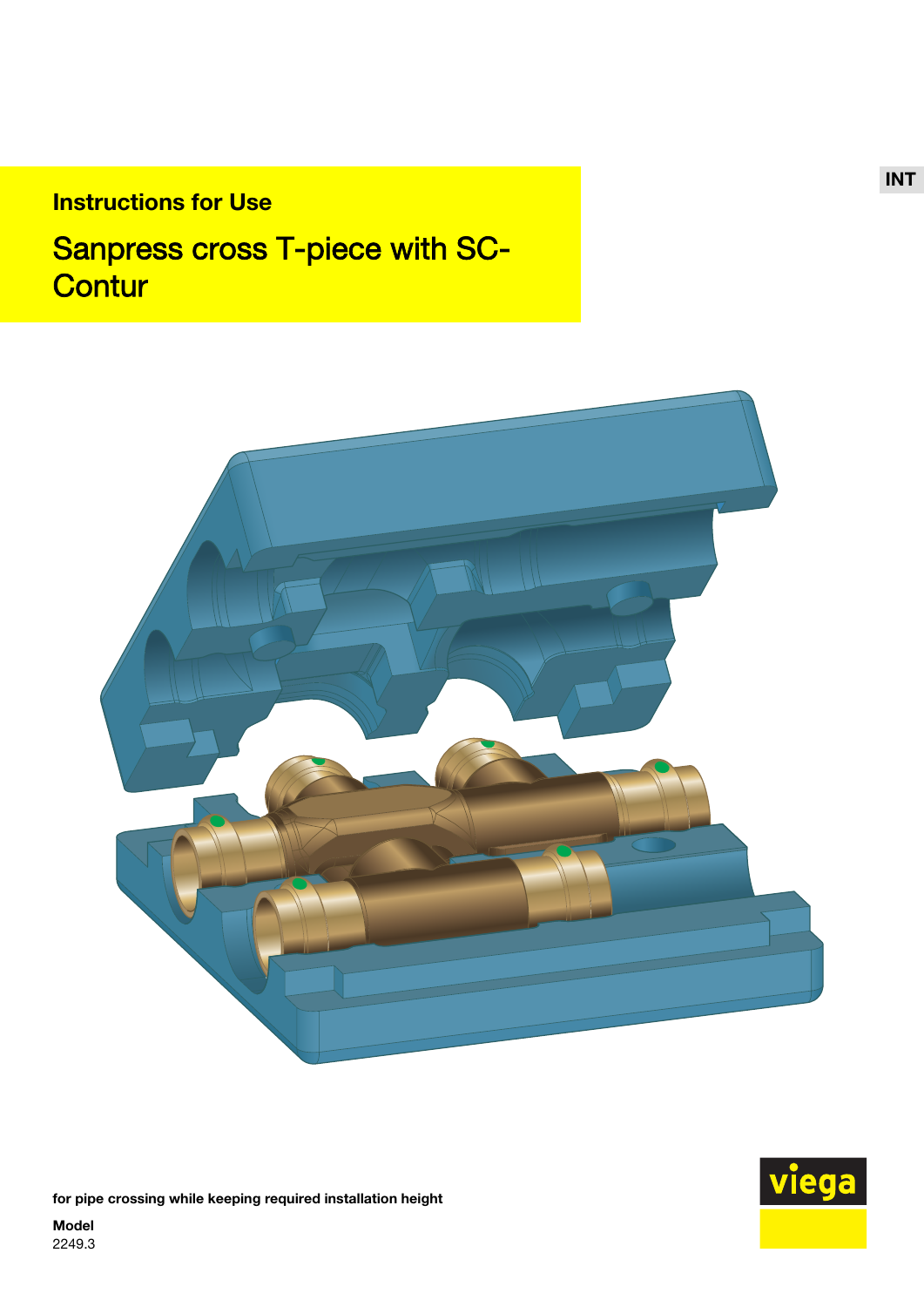# Table of contents

|  | 1.1 Target groups 3        |                                  |  |
|--|----------------------------|----------------------------------|--|
|  |                            |                                  |  |
|  |                            |                                  |  |
|  |                            |                                  |  |
|  |                            |                                  |  |
|  |                            |                                  |  |
|  | 2.1.1                      | Areas of application 5           |  |
|  | 2.2 Product description. 6 |                                  |  |
|  | 2.2.1                      |                                  |  |
|  |                            | 2.2.2 Technical data             |  |
|  |                            | Handling 8                       |  |
|  |                            |                                  |  |
|  | 3.1.1                      |                                  |  |
|  | 3.1.2                      | Space requirements and distances |  |
|  |                            |                                  |  |
|  | 3.2.1                      |                                  |  |
|  |                            |                                  |  |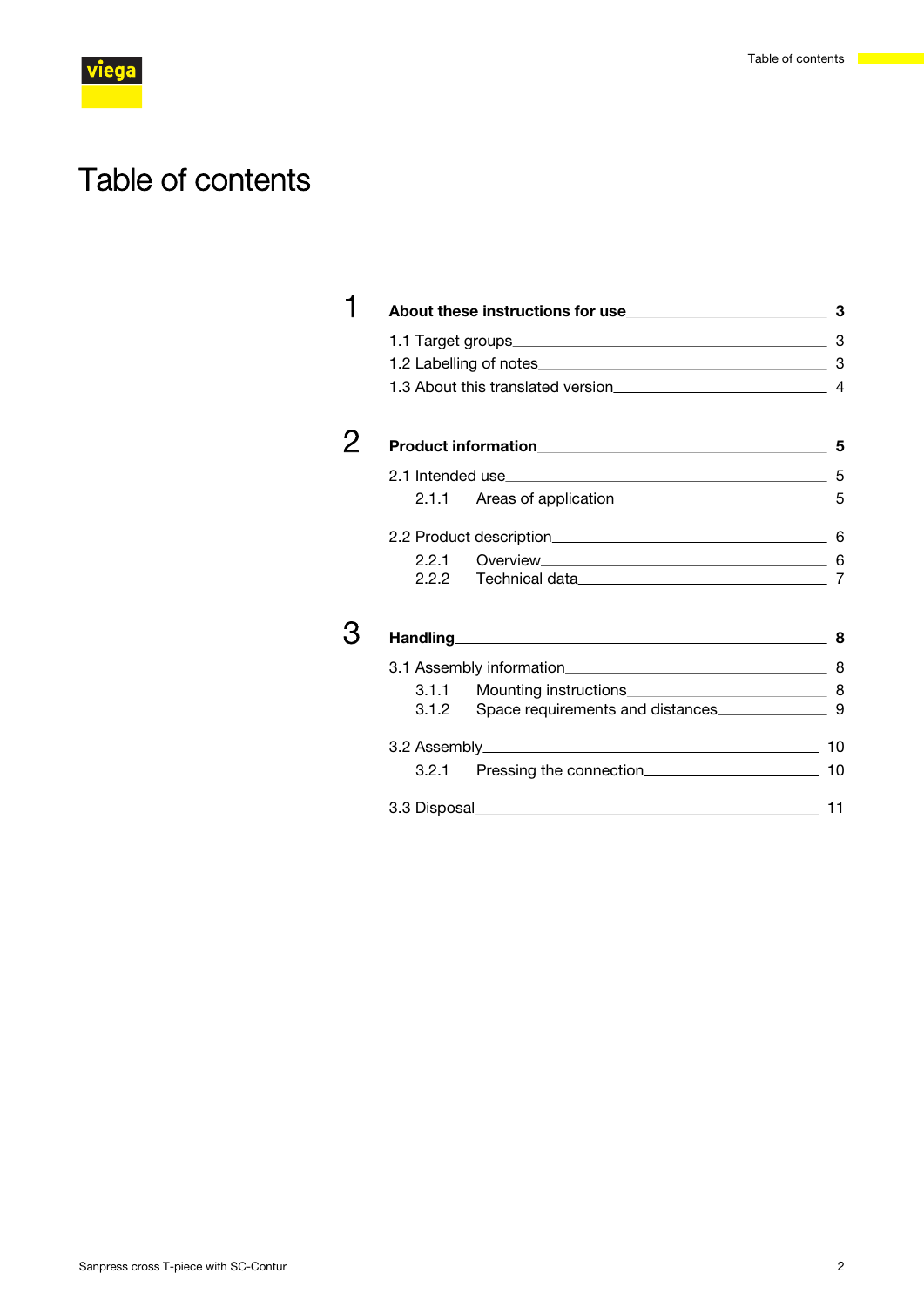<span id="page-2-0"></span>

# 1 About these instructions for use

Trade mark rights exist for this document; for further information, go to *[viega.com/legal](https://www.viega.com/legal)*.

#### 1.1 Target groups

The information in this manual is directed at heating and sanitary pro‐ fessionals and trained personnel.

Individuals without the abovementioned training or qualification are not permitted to mount, install and, if required, maintain this product. This restriction does not extend to possible operating instructions.

The installation of Viega products must take place in accordance with the general rules of engineering and the Viega instructions for use.

## 1.2 Labelling of notes

Warning and advisory texts are set aside from the remainder of the text and are labelled with the relevant pictographs.



#### DANGER!

This symbol warns of possible life-threatening injury.



#### WARNING!

This symbol warns of possible serious injury.



CAUTION! This symbol warns of possible injury.



NOTICE! This symbol warns of possible damage to property.



This symbol gives additional information and hints.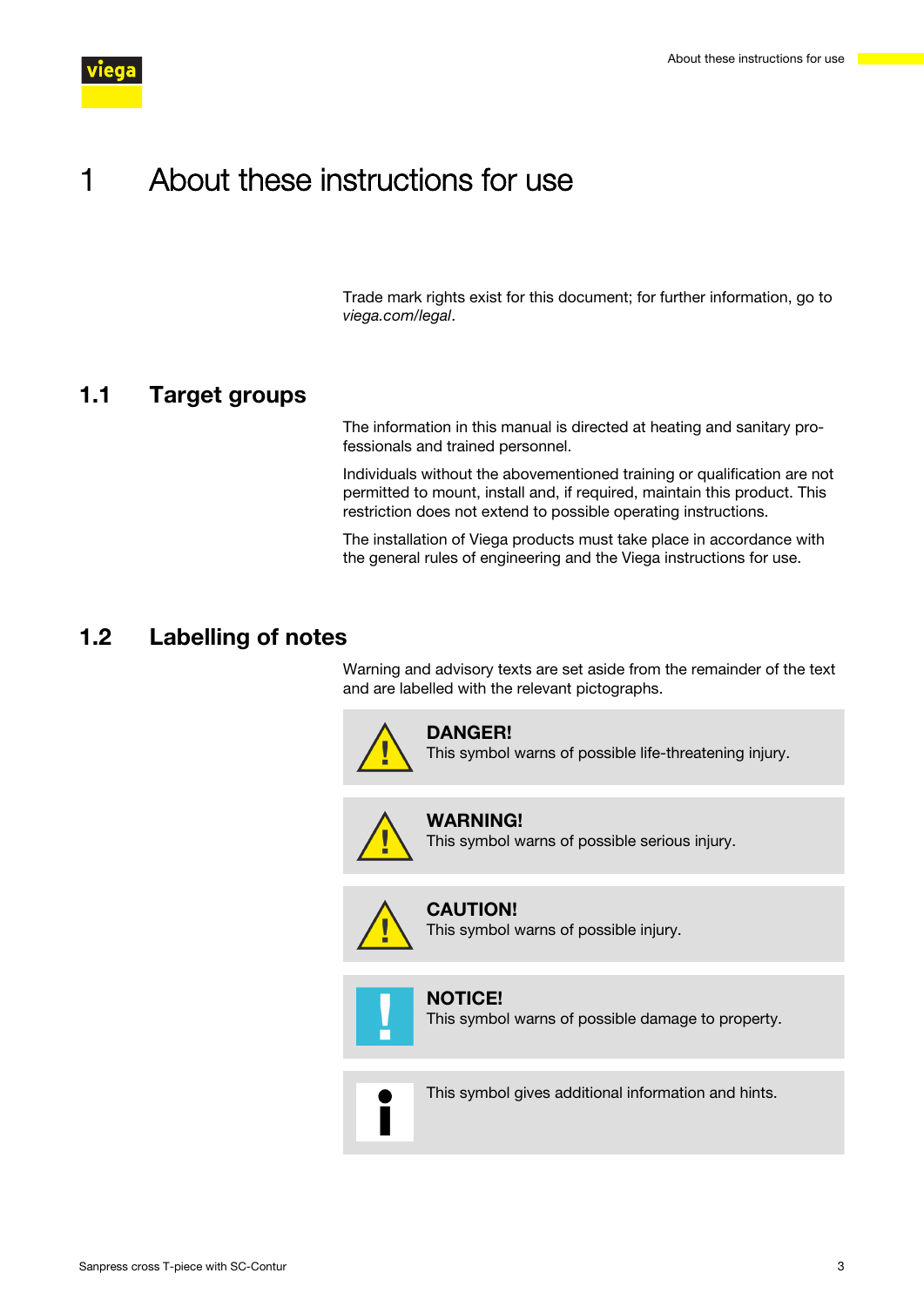<span id="page-3-0"></span>

#### 1.3 About this translated version

This instruction for use contains important information about the choice of product or system, assembly and commissioning as well as intended use and, if required, maintenance measures. The information about the products, their properties and application technology are based on the current standards in Europe (e.g. EN) and/or in Germany (e.g. DIN/DVGW).

Some passages in the text may refer to technical codes in Europe/ Germany. These should serve as recommendations in the absence of corresponding national regulations. The relevant national laws, stand‐ ards, regulations, directives and other technical provisions take priority over the German/European directives specified in this manual: The information herein is not binding for other countries and regions; as said above, they should be understood as a recommendation.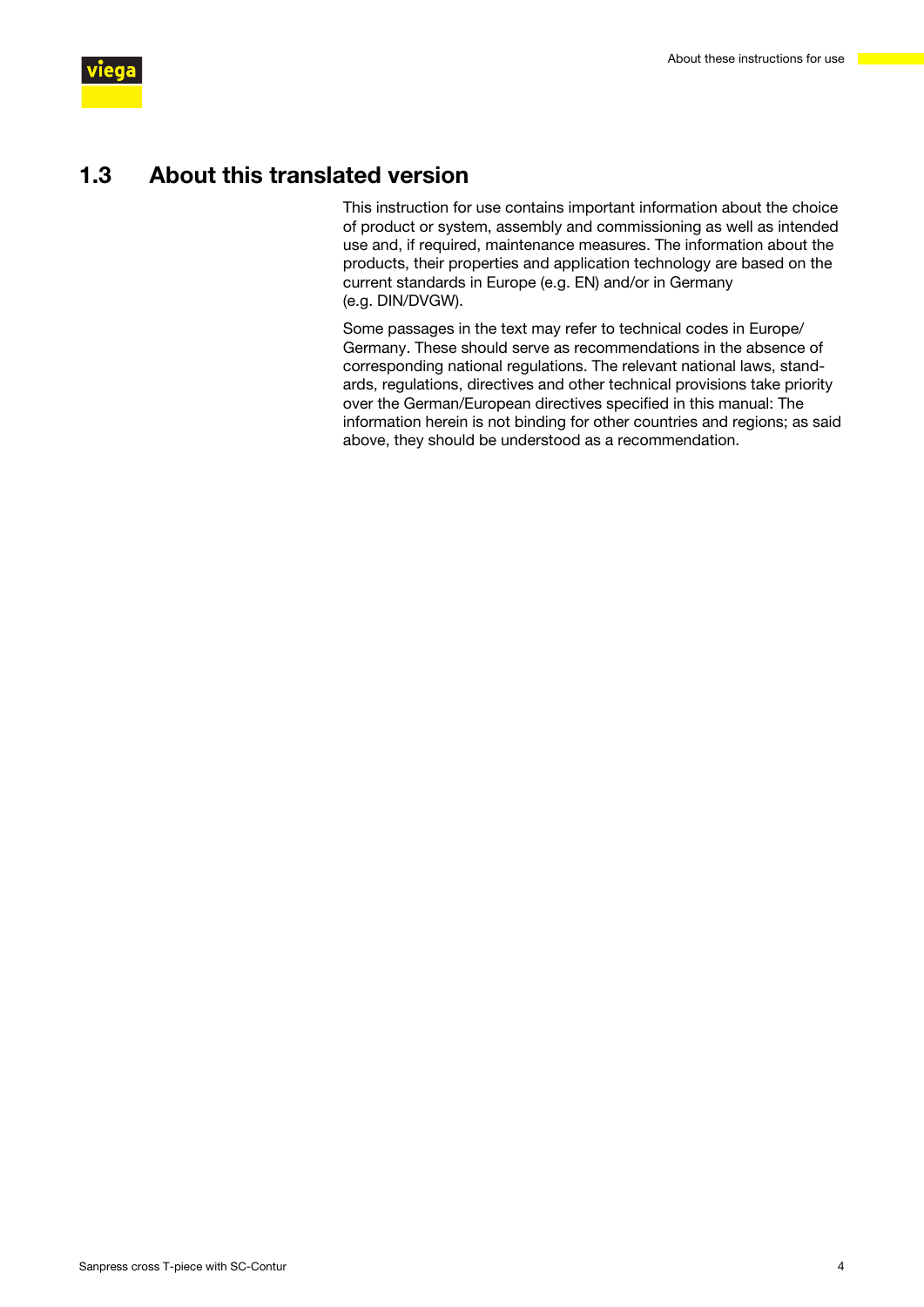<span id="page-4-0"></span>

# 2 Product information

## 2.1 Intended use



Agree the use of the model for areas of application and media other than those described with Viega.

#### 2.1.1 Areas of application

The cross T-piece is especially suitable for maintaining the floor con‐ struction height at pipe crossings.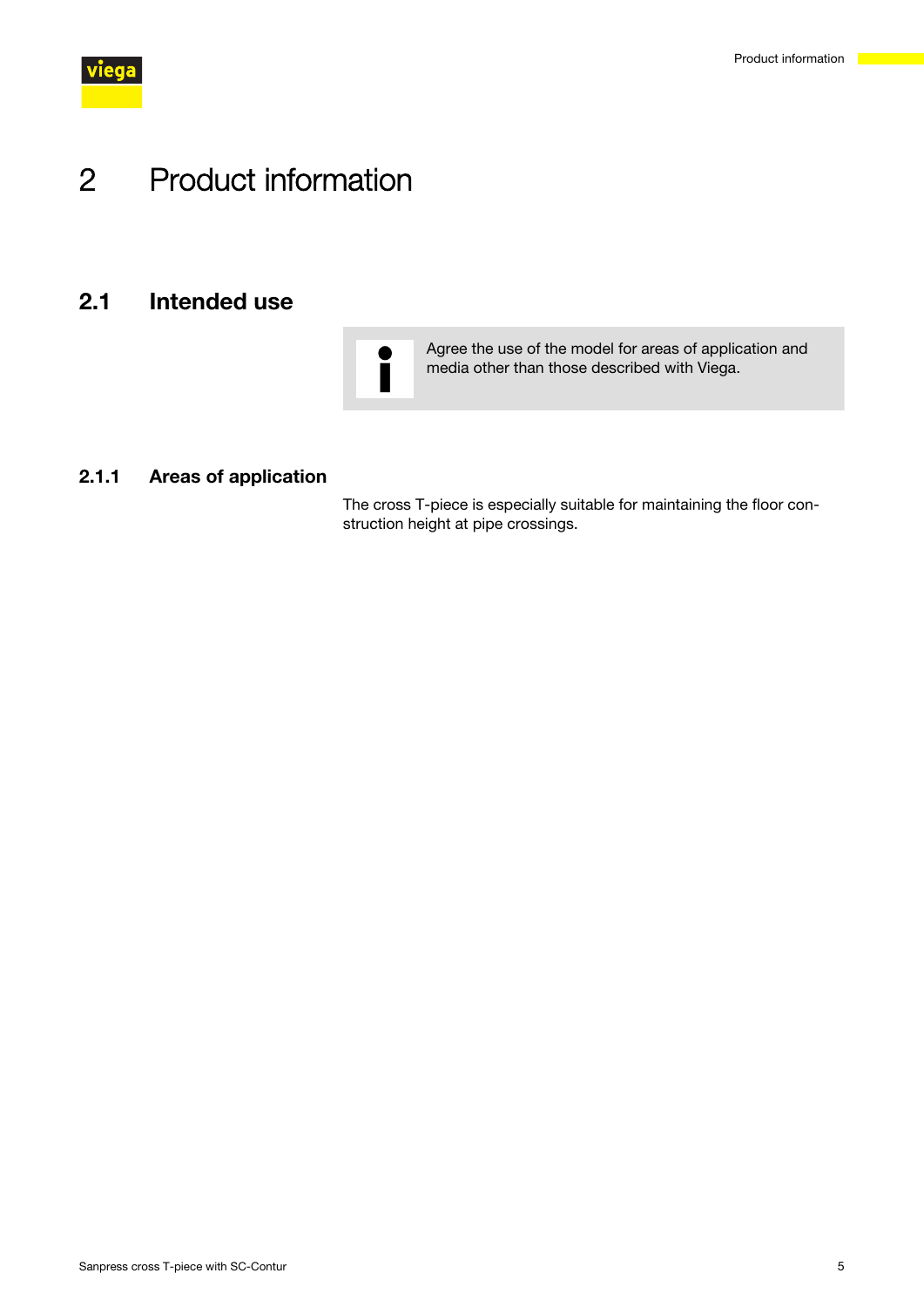<span id="page-5-0"></span>

## 2.2 Product description

#### 2.2.1 Overview



#### Fig. 1: Sanpress cross T-piece

- 1 Insulating box
- 2 Sanpress cross T-piece
- 3 Sanpress cross T-piece
- 4 Insulating box

#### The model is available in the following dimensions:

| Article number | d1 | d2 |
|----------------|----|----|
| 493 325        | 15 | 15 |
| 493 332        | 18 | 15 |
| 493 356        | 22 | 15 |
| 493 349        | 22 | 18 |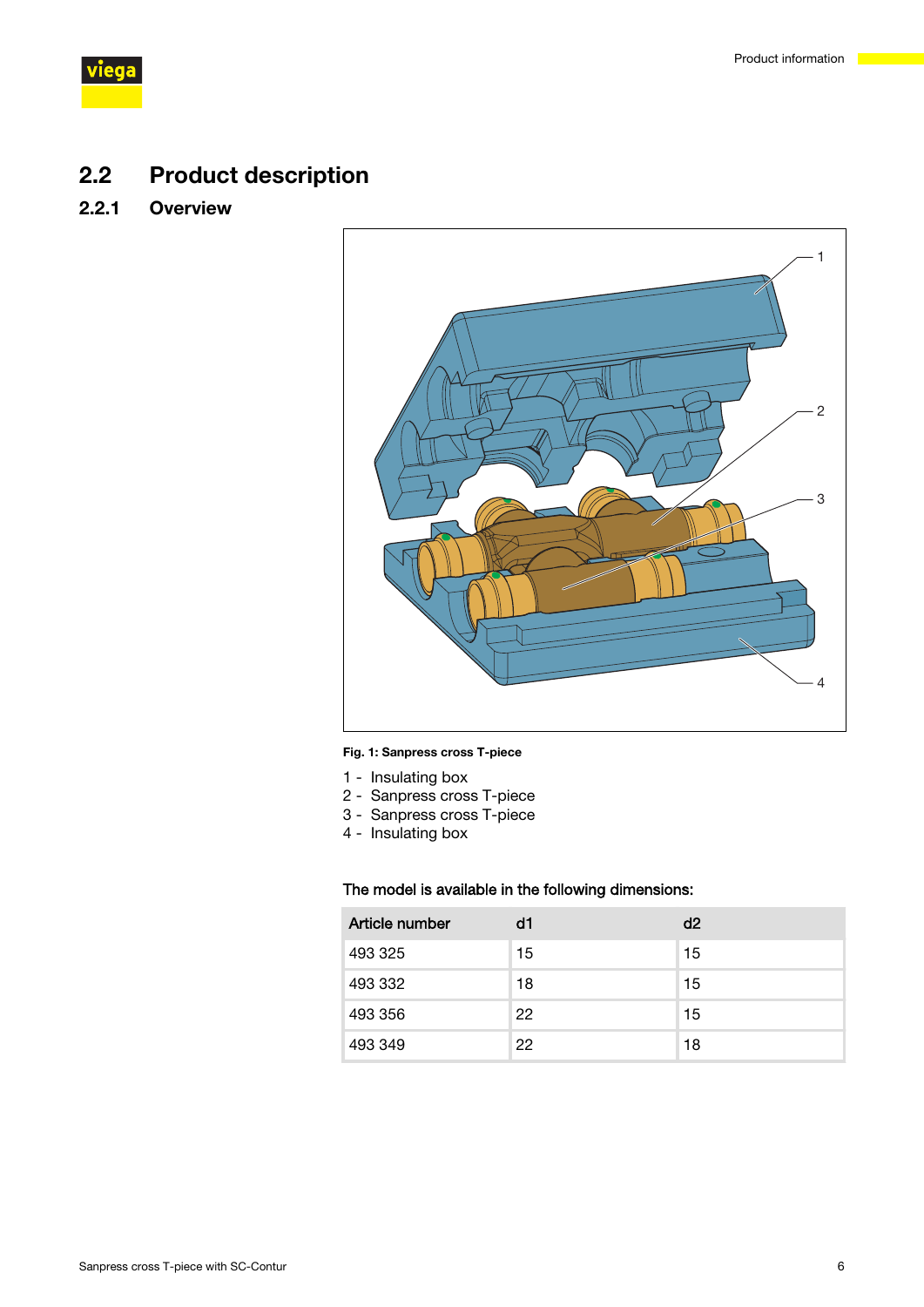#### <span id="page-6-0"></span>2.2.2 Technical data

| 1 MPa (10 bar)<br>Permissible operating pressure<br>Thermal conductivity class of the<br>035 | Permissible operating tempera-<br>ture | 110 $\,^{\circ}$ C |
|----------------------------------------------------------------------------------------------|----------------------------------------|--------------------|
|                                                                                              |                                        |                    |
|                                                                                              | insulating box                         |                    |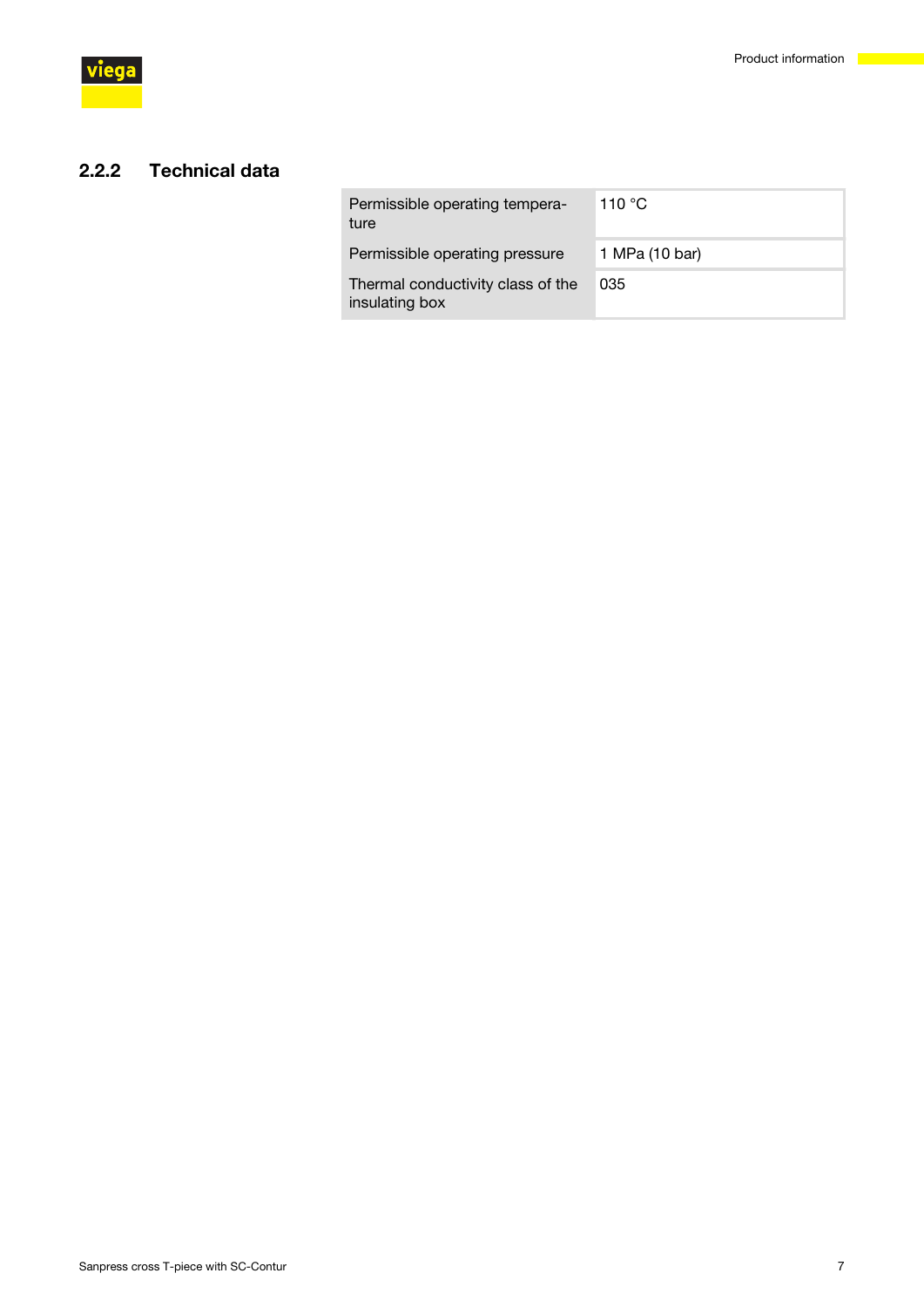<span id="page-7-0"></span>

# 3 Handling

## 3.1 Assembly information

## 3.1.1 Mounting instructions



Fig. 2: Sanpress cross T-piece, example of application, floor plan

Lay the pipelines stress-free. The pipeline must be able to move freely at all times as a result of changes in length. Pipes running next to, above and across one another must not touch, also due to expansion. Arrange the pipe fasteners so that they do not become fixed points.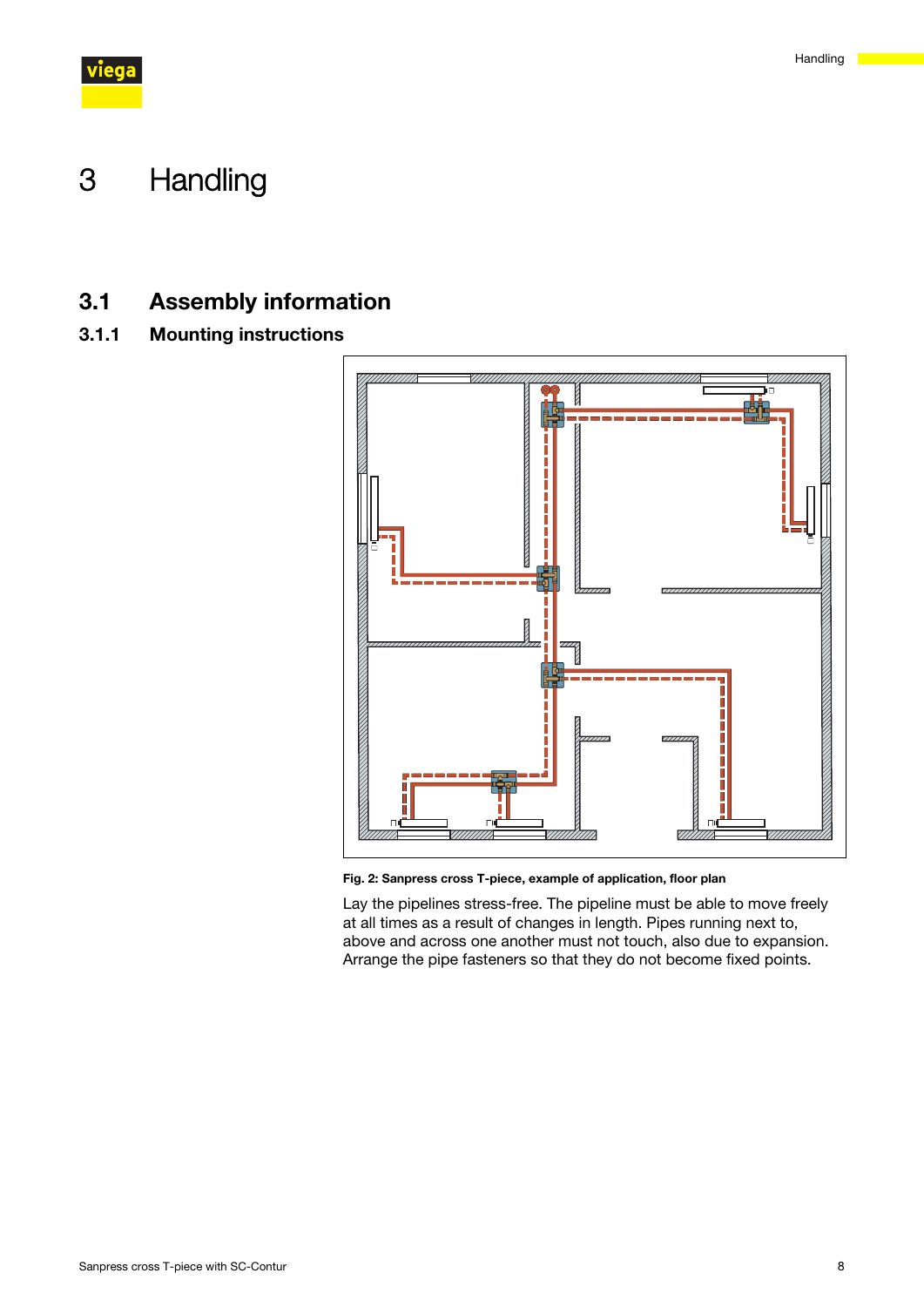<span id="page-8-0"></span>



Fig. 3: Sanpress cross T-piece, example of application, distribution

When turning the cross T-pieces, pay attention to the flow (V) and return (R) outlets.





Fig. 4: Example of a screed construction with the cross T-piece

- 1 cement screed
- 2 PE foil
- 3 Footfall sound insulation
- 4 Cross T-piece
- 5 Insulating box WLG 035
- 6 Levelling layer
- 7 Concrete ceiling

If pipelines are laid on a load-bearing substrate, define the pipelines.

To support the insulating layer – or at least the footfall sound insulation as a minimum requirement – level the surface once again with a com‐ pensating material. Only use bonded fill for levelling above the pipelines.

#### 3.1.2 Space requirements and distances

#### Z dimensions

The Z dimensions can be found at *www.viega.de*.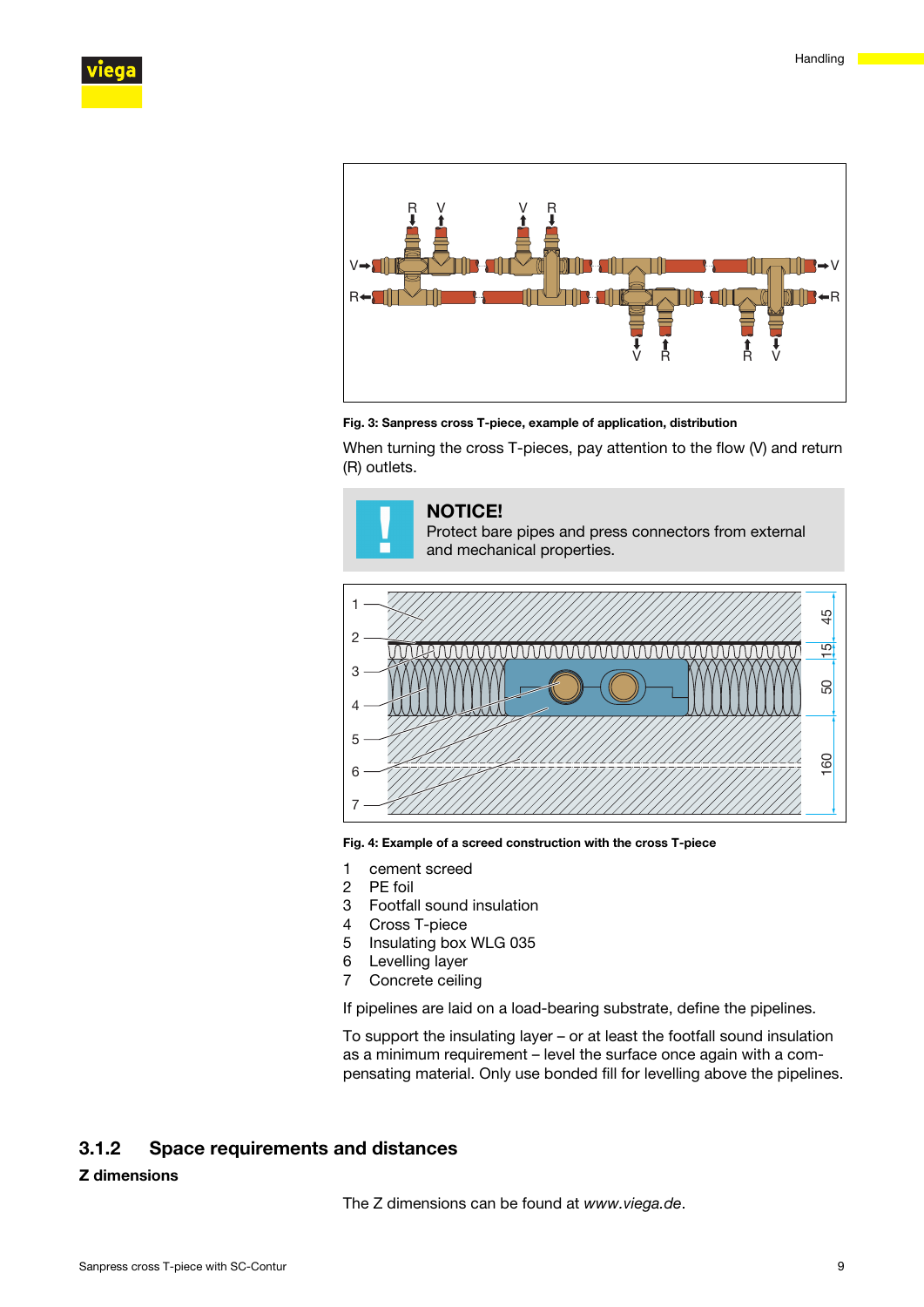<span id="page-9-0"></span>

## 3.2 Assembly

#### 3.2.1 Pressing the connection



Requirements:

- $\blacksquare$  The pipe end is not bent or damaged.
- $\blacksquare$  The pipe is deburred.
- $\blacksquare$  The correct sealing element is in the press connector. EPDM = polished black FKM = matt black



■ Push the press connector onto the pipe as far as it will go.



- $\blacksquare$  Mark the insertion depth.
- $\blacksquare$  Place the press jaw onto the press machine and push the retaining bolt in until it clicks into place.

INFO! Observe the press tool instruction manual.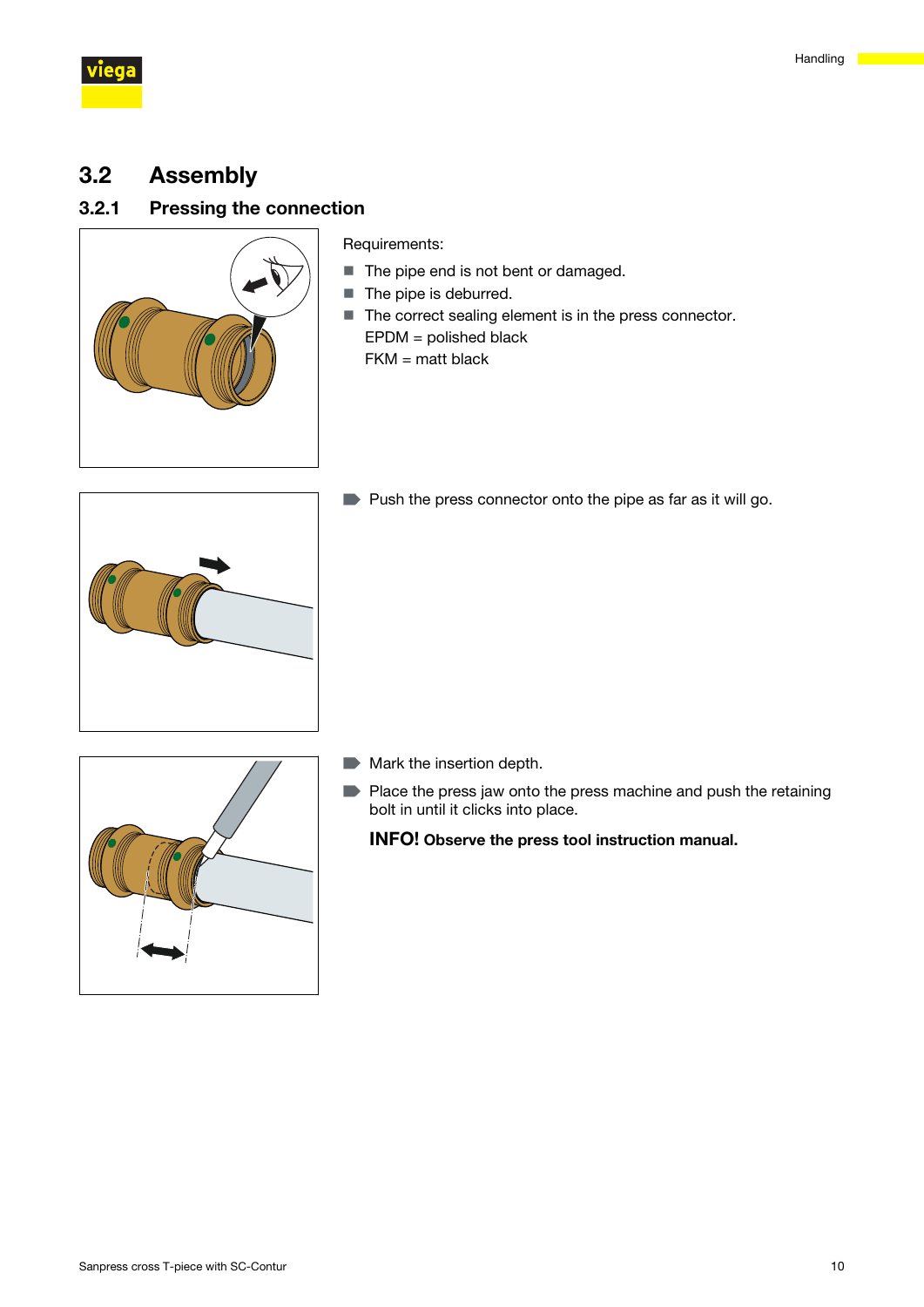

<span id="page-10-0"></span>



- Open the press jaw and place it at a right-angle onto the press connector.
- Check the insertion depth using the marking.
- Ensure that the press jaw is placed centrally on the bead of the press connector.



- Carry out the pressing process.
- Open and remove the press jaw.
	- $\Box$  Connection is pressed.

## 3.3 Disposal

Separate the product and packaging materials (e. g. paper, metal, plastic or non-ferrous metals) and dispose of in accordance with valid national legal requirements.